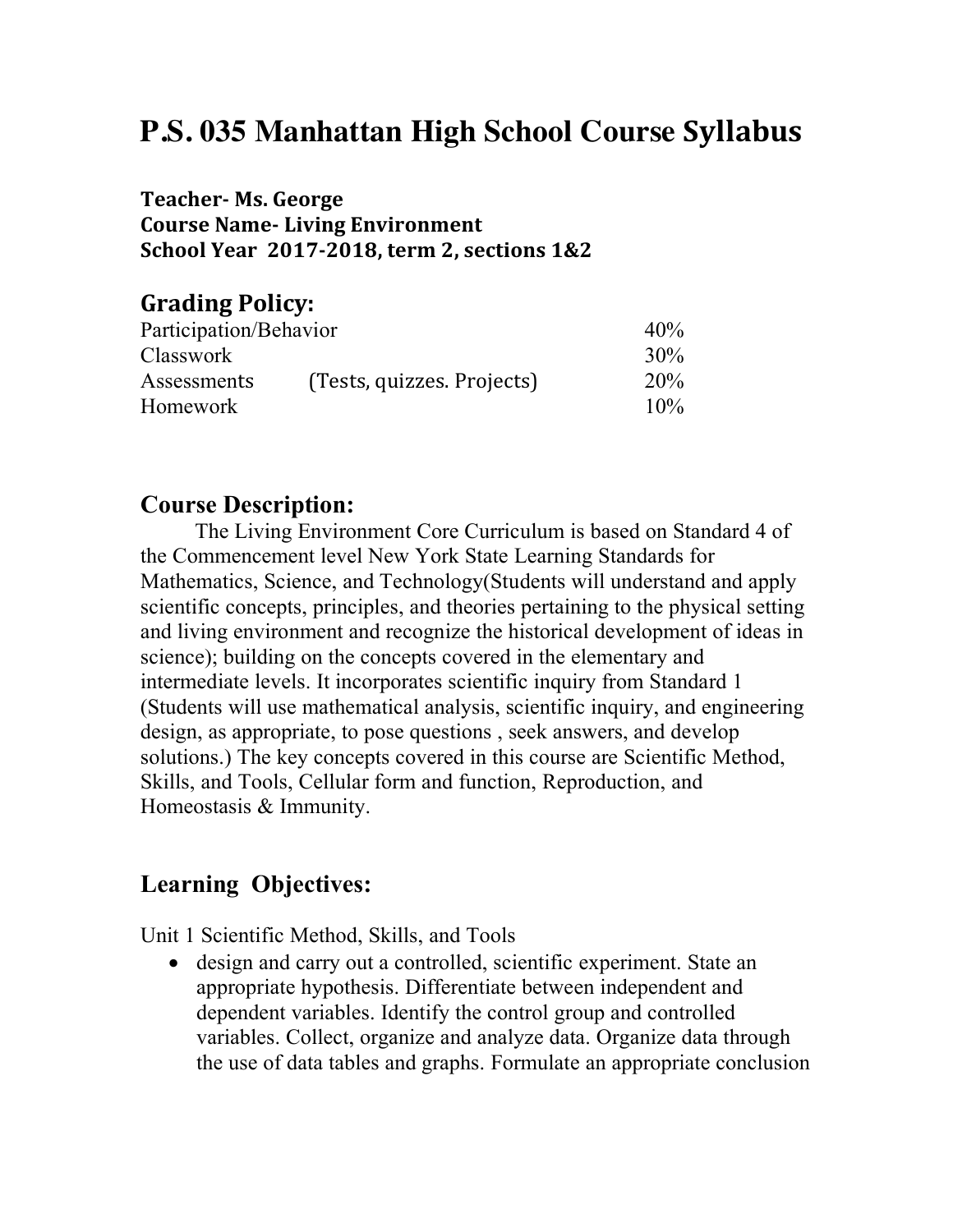and generalizations from the results of an experiment. Recognize assumptions and limitations of the experiment.

Unit 2 Cellular form and function

- Important levels of organization for structure and function include organelles, cells, tissues, organs, organ systems, and whole organisms.
- The organs and systems of the body help to provide all the cells with their basic needs. The cells of the body are of different kinds and are grouped in ways that enhance how they function together.
- Inside the cell a variety of specialized structures, formed from many different molecules, carry out the transport of materials (cytoplasm), extraction of energy from nutrients (mitochondria), protein building (ribosomes), waste disposal (cell membrane), storage (vacuole), and information storage (nucleus).

## Unit 3 Reproduction

- observe and describe the variations in reproductive patterns of organisms, including asexual and sexual reproduction
- explain the role of sperm and egg cells in sexual reproduction
- observe and describe developmental patterns in selected plants and animals (e.g., insects, frogs, humans, seed-bearing plants)
- observe and describe cell division at the microscopic level and its macroscopic effects

Unit 4 Homeostasis & Immunity

- The organs and systems of the body help to provide all the cells with their basic needs. The cells of the body areof different kinds and are grouped in ways that enhancehow they function together.
- Important levels of organization for structure and functioninclude organelles, cells, tissues, organs, organ systems,and whole organisms.